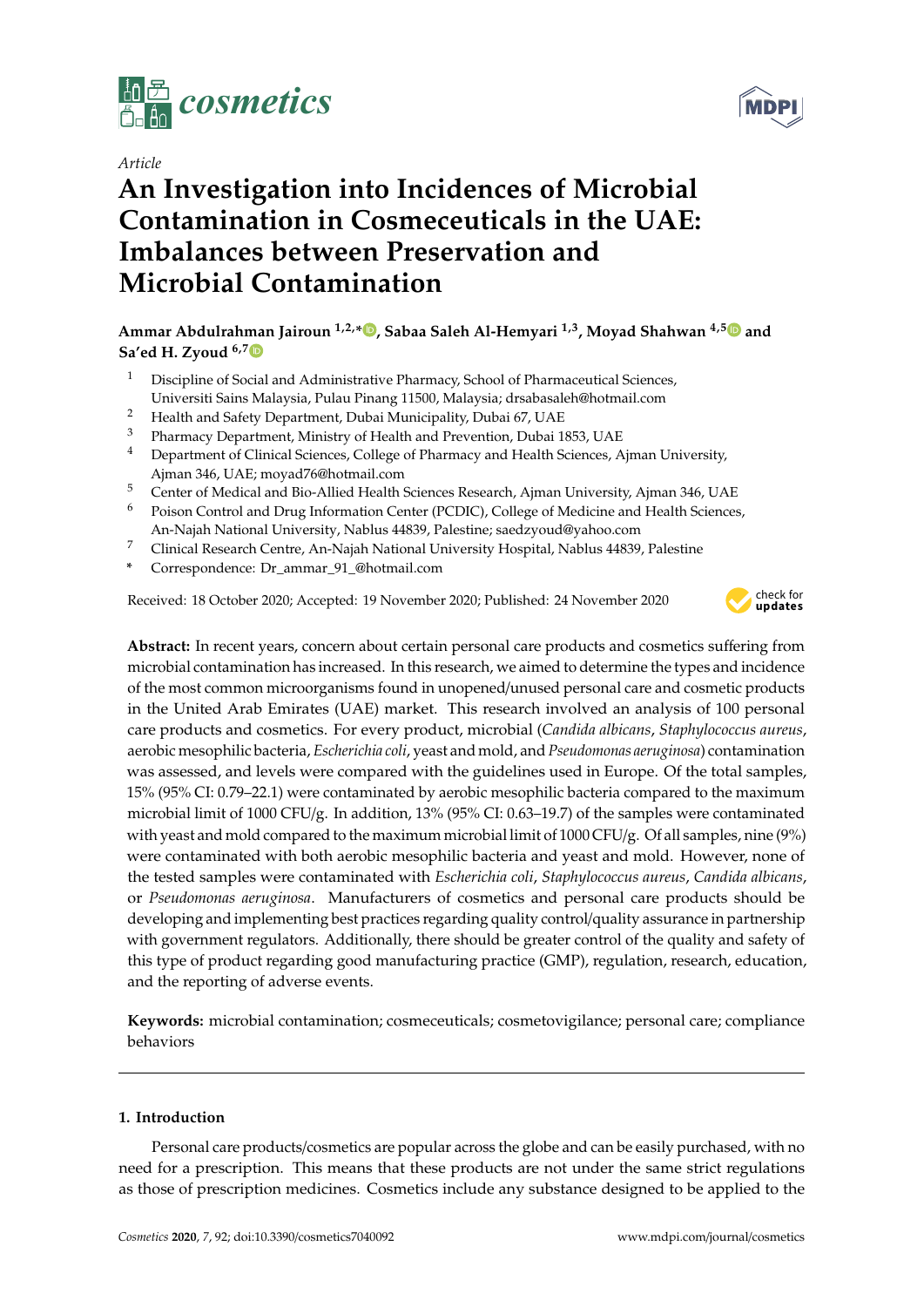exterior of the human body with the intention of altering a person's appearance, cleaning the body, perfuming the body, maintaining the skin, addressing any body odor, and/or offering skin protection [1]. Because the skin and its defenses are capable of protecting the body against external substances, there is usually no requirement for cosmetics to be aseptic [2].

Cosmeceuticals are functional cosmetic products that provide features that extend beyond the conventional purpose of enhancing or scenting skin. However, while they claim to deliver tangible benefits, they are not formally recognized from a regulatory perspective in the United States and are viewed in the same light as alternative cosmetics [3]. Many dermatologists hold the view that cosmeceuticals can improve the appearance of the skin beyond that possible using standard cosmetics because they incorporate biologically active ingredients that can penetrate below the skin barrier to improve the health of the skin [4]. Cosmeceuticals combine active ingredients with a topical mechanism that serves to preserve the integrity of the active ingredient while delivering it in a biologically viable manner, accessing the target location in an adequate way to achieve a given effect. The topical employed also needs to have the ability to allow the active ingredient to be released from the carrier vehicle. In light of the lack of the regulatory acceptance of cosmeceuticals, there is a need for an efficacy assessment to be performed to verify the effectiveness of cosmeceuticals.

Although most cosmetic/personal care products are not harmful, recently, numerous concerns have been voiced regarding product quality and the marketing of such products. The manufacturing and sale of cosmetic/personal care products should undergo strict monitoring and regulation, and data should be collected and evaluated in relation to any adverse effects caused by them to make them safer for use. A significant concern regarding the quality/safety of cosmetic products is that the product can become spoiled by contamination with microorganisms, which can pose significant health risks for users [5,6].

The skin barrier ceases to function with certain inflammatory dermatoses, such as atopic dermatitis; this is also the case where mechanical trauma or burns have been experienced. In these instances, the dangers of infection are significantly increased when the subject uses a cosmetic that has been microbially contaminated. Elderly people, children (below the age of three), and those whose immune systems are compromised are especially vulnerable to such contamination [7]. Because the skin in the periocular region is particularly delicate, products intended for application on or around the eyes are of particular concern [2].

Cosmetics can become microbially contaminated in two instances: (1) When manufactured or placed in a container and (2) when the consumer uses the product. In the first instance, the manufacturer must take steps to prevent microbial contamination so that the product is of the specified quality and consumer safety is protected. When the product is in use, consumers have a responsibility to keep it safe, e.g., by following the instructions for safe storage [2]. If cosmetic creams contain microorganisms, either from the manufacturing process or due to poor handling by users, this may cause a health hazard. Researchers have isolated a range of pathogenic microorganisms found in cosmetics [8].

One concerning issue is that cosmetics are not provided with production and/or expiration dates, which is surprising given that the preservatives used in cosmetics can degrade over time. In addition, cosmetics contain growth factors, organic and inorganic compounds, and essential minerals, and they are often stored under humid conditions, e.g., bathrooms, allowing microorganisms to flourish [9].

Cosmetic/personal care products sold in the United Arab Emirates (UAE) are generally tested as part of the consumer standards process, with regulators checking products for microbial contamination in the laboratory to make sure that there is no microbial growth in the product. Regulators also check that all products contain ingredients specified on their labels. One element of being approved for sale is that manufacturers provide a declaration that they have tested the product, that it does not have any microbial contamination, and that it is fully compliant with health and safety regulations. Guidelines specify that every new batch of products offered on the market should be routinely tested for microbial contamination. Such monitoring is essential as products are increasingly being recalled, and most recalls are due to contamination with potentially pathogenic microorganisms [8].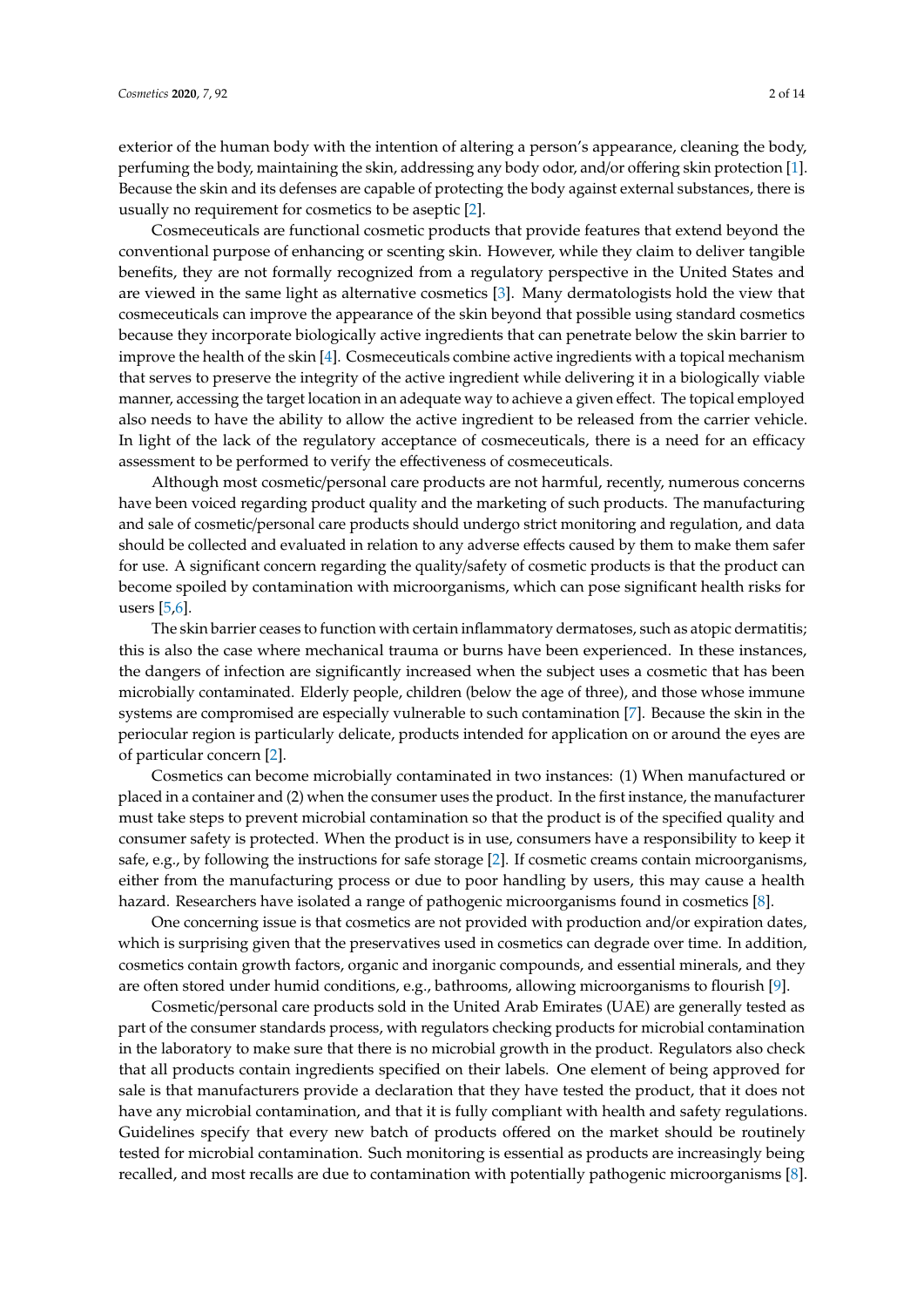Further information about how these products become contaminated is required [10]. The objective of this study was to determine the type and incidence of predominant microorganisms and microbial contamination in unused cosmetic and personal care products (finished products) at the point of sale in the UAE.

#### **2. Methodology**/**Materials**

#### *2.1. Collection of Samples (Sampling Methodology)*

A search was performed on local business directories to find all retail outlets that offer cosmetic/personal care products. The business directories list all healthcare retailers, pharmacies, and parapharmacies in the UAE. In total, 2183 were listed, and a sampling framework was created using an Excel spreadsheet that contained all of the information required, e.g., the name of the business, address, telephone number, and email. The study sample was selected using standard random sampling methods employing the business ID numbers, which were categorized by location and type. For each location selected, a package of every cosmetic/personal care product being sold was randomly selected with no screening for the place of manufacturing. All items were given code reference numbers so that they could be tracked and to prevent duplication. The following details were recorded for each sample: The product name, brand name, type of item, country of origin/manufacturer, subcategory, dosage form, batch number, bar code, size/volume, recommended dosage, and location of the retail outlet supplying the particular product. If an identical product was stocked by multiple outlets (i.e., identical product name, manufacturer, formulation, barcode, and size/volume), the earliest selected product underwent testing, and duplicate products were returned. Products sharing the same name but had different manufacturers or more than one format (e.g., emulsion and cream) were classified as individual products, and both underwent testing. Each selected product underwent laboratory analysis on the same day it was chosen.

#### *2.2. Standards and Guidelines Used for the Detection of Microorganisms*

The BS EN ISO 21150:2015 standard was used to detect and identify the specified microorganisms. This procedure, which was applied to enumerate the microorganisms from cosmetic products, involves direct colony counts and enrichment culturing. In direct colony counts, we could count the total aerobic mesophilic bacteria (total aerobic microbial count and total yeast and mold count). In enrichment culturing, we could detect specified harmful pathogens and their presence, such as the detection of *Escherichia coli*, *Pseudomonas aeruginosa*, *Staphylococcus aureus*, and *Candida albicans*. All the chemicals used were of analytical grade and purchased from Sigma-Aldrich, USA.

## *2.3. Enumeration of Aerobic Mesophilic Bacteria*

Based on the solubility of the product, enumeration was performed using the pour plate method or membrane filtration method. The pour plate method utilized 1  $g/1$  mL of the product transferred to 9 mL of diluent (MLB), which was mixed well until the sample dissolved. In the case of water-insoluble products, we transferred a 1  $g/1$  mL of sample to 9 mL of MLB containing 0.1% polysorbate 80 (neutralizer) and mixed it well. From this preparation, 1 mL of each sample was plated on a sterile 90 mm Petri dish in duplicate and pour plated with 20 mL of MLA for enumeration of the aerobic mesophilic bacteria. The MLA plates were incubated at  $32.5 \pm 2.5$  °C for 3 to 5 days, and we calculated the number of CFUs per mL or per g of the product and reported the results.

#### *2.4. Enumeration of Yeast and Mold*

Based on the solubility of the product, enumeration was performed using the pour plate method or membrane filtration method. The pour plate method utilized 1  $g/1$  mL of the product transferred to 9 mL of diluent (MLB), which was mixed well until the sample dissolved. In the case of water-insoluble products, we transferred 1 g/1 mL of sample to 9 mL of MLB containing 0.1% polysorbate 80 (neutralizer)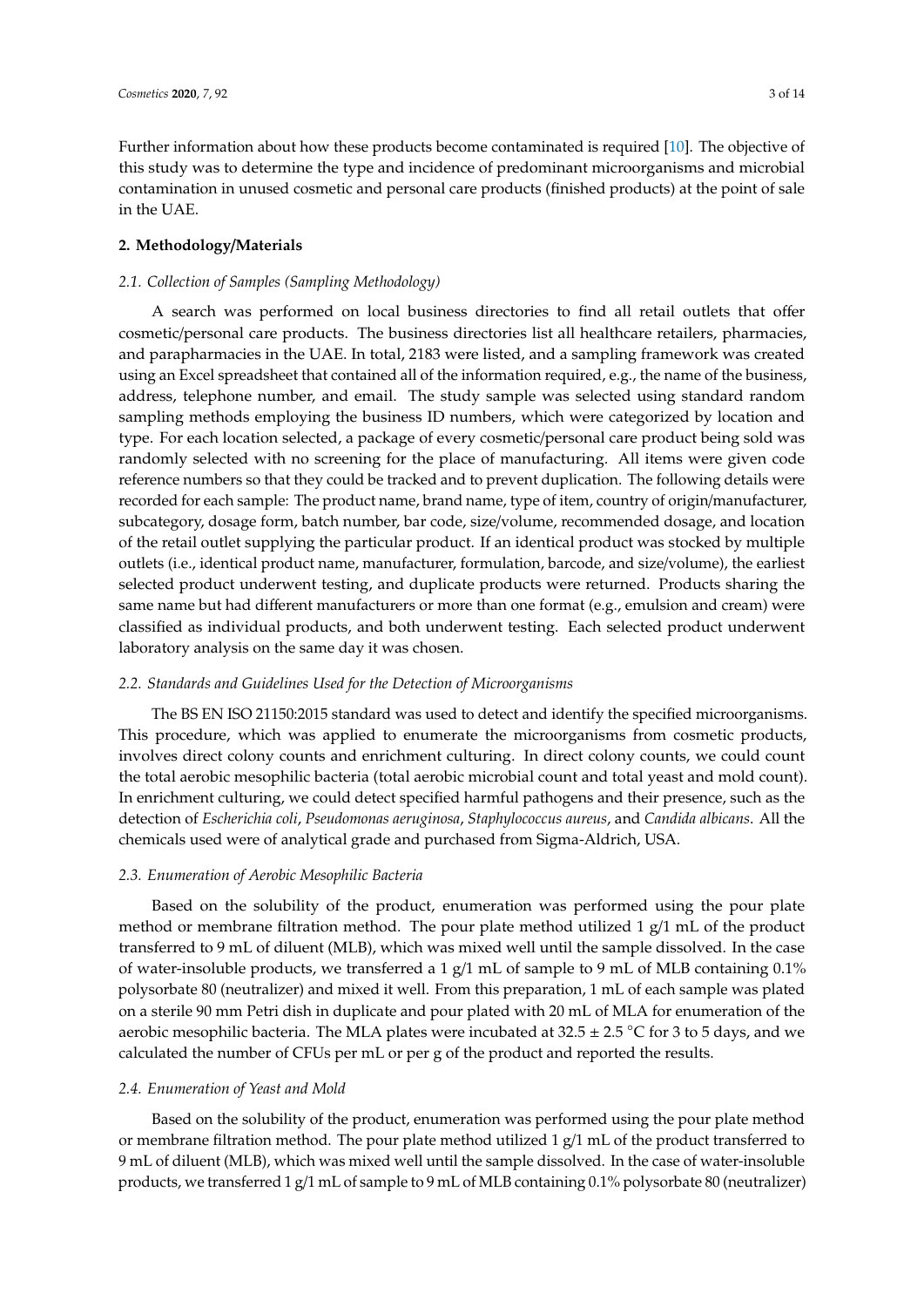and mixed it well. From this preparation, 1 mL of each was plated on a sterile 90 mm Petri dish in duplicate, with 20 mL of SDCA for enumeration of the yeast and mold. For known or noncontaminated bacterial products, SDA medium was used. The media plates were incubated at 255  $\pm$  2.5 °C for 3 to 5 days, and we calculated the number of CFUs per mL or per g of the product and reported the results.

#### *2.5. Detection of Escherichia coli*

First, 1 g/1 mL of the product was transferred to 9 mL of diluent (MLB) and incubated at 30–35 ◦<sup>C</sup> for 20–72 h. After completion of the enrichment broth, incubation of the subculture on a plate of Macconkey agar at 30–35 °C was performed for 18 to 72 h. The growth of brick red colonies with a surrounding zone of precipitated bile on the Macconkey agar indicated the presence of *Escherichia coli*. This was confirmed by an identification test using Indole and EMB agar. The confirmation test for *Escherichia coli* was the indole test. A loop full of culture was transferred to 5 mL of sterile tryptone broth and incubated at 42–44 ◦C for 24 h. After incubation, 0.5 mL of Kovac's reagent was added to each tube, shaken well, and allowed to stand for 10 min. If any red color was observed in the reagent layer, indole was present, which confirmed the possible presence of *Escherichia coli*. From the Macconkey agar subculture, a loop full was placed on EMB agar and incubated for 18–24 h at 30–35 °C. *E. coli* colonies were dark, centered, and flat, with or without a metallic sheen. We performed Gram staining and found Gram-negative rods and motile and smooth colonies.

#### *2.6. Detection of Staphylococcus aureus*

First, 1 g/1 mL of the product was transferred to 9 mL of diluent (MLB) and incubated at 30–35 ◦<sup>C</sup> for 20–72 h. After completion of the enrichment broth, incubation of the subculture on a plate of Baired Parker agar was performed and incubated at 30–35 ◦C for 18 to 24 h. Black, shiny colonies surrounded by clear zones were observed. Further confirmation was performed using the catalase test, coagulase test, and Gram staining. *Staphylococcus aureus* is a Gram-positive coccus, catalase positive, and coagulase positive.

#### *2.7. Detection of Pseudomonas aeruginosa*

First, 1 g/1 mL of the product was transferred to 9 mL of diluent (MLB) and incubated at 30–35 °C for 20–72 h. After completion of the enrichment broth, incubation of the subculture on a plate of cetrimide agar was performed, and the plate was incubated at 30–35 ◦C for 18 to 24 h. Yellow to green colonies were fluorescent under UV. Further confirmation was performed by the oxidase test and Gram staining. *Pseudomonas aeruginosa* is a Gram-negative and oxidase-positive bacterium, allowing for the detection of pycocyanin in *Pseudomonas* agar.

#### *2.8. Detection of Candida albicans*

First, 1 g/1 mL of the product was transferred to 9 mL of diluent (MLB) and incubated at 30–35 ◦<sup>C</sup> for 20–72 h. After completion of the enrichment broth, incubation of the subculture on a plate of Sabouraud Chloramphenicol agar was performed, and the plate was incubated at 30–35 ◦C for 18 to 24 h. *Candida albicans* produces white to beige colonies on media. The presence of this fungus was also confirmed by a germ tube test using horse serum.

#### *2.9. Reporting of Values*

The total bacterial count and total fungal count are reported as CFU/g or mL, accounting for a dilution factor, and the detection parameter is reported as present or absent/g.

#### *2.10. Quality Control and Assurance*

All the media prepared were checked for sterility and contamination, and a quality control evaluation was performed with suitable positive and negative control strains of the respective media.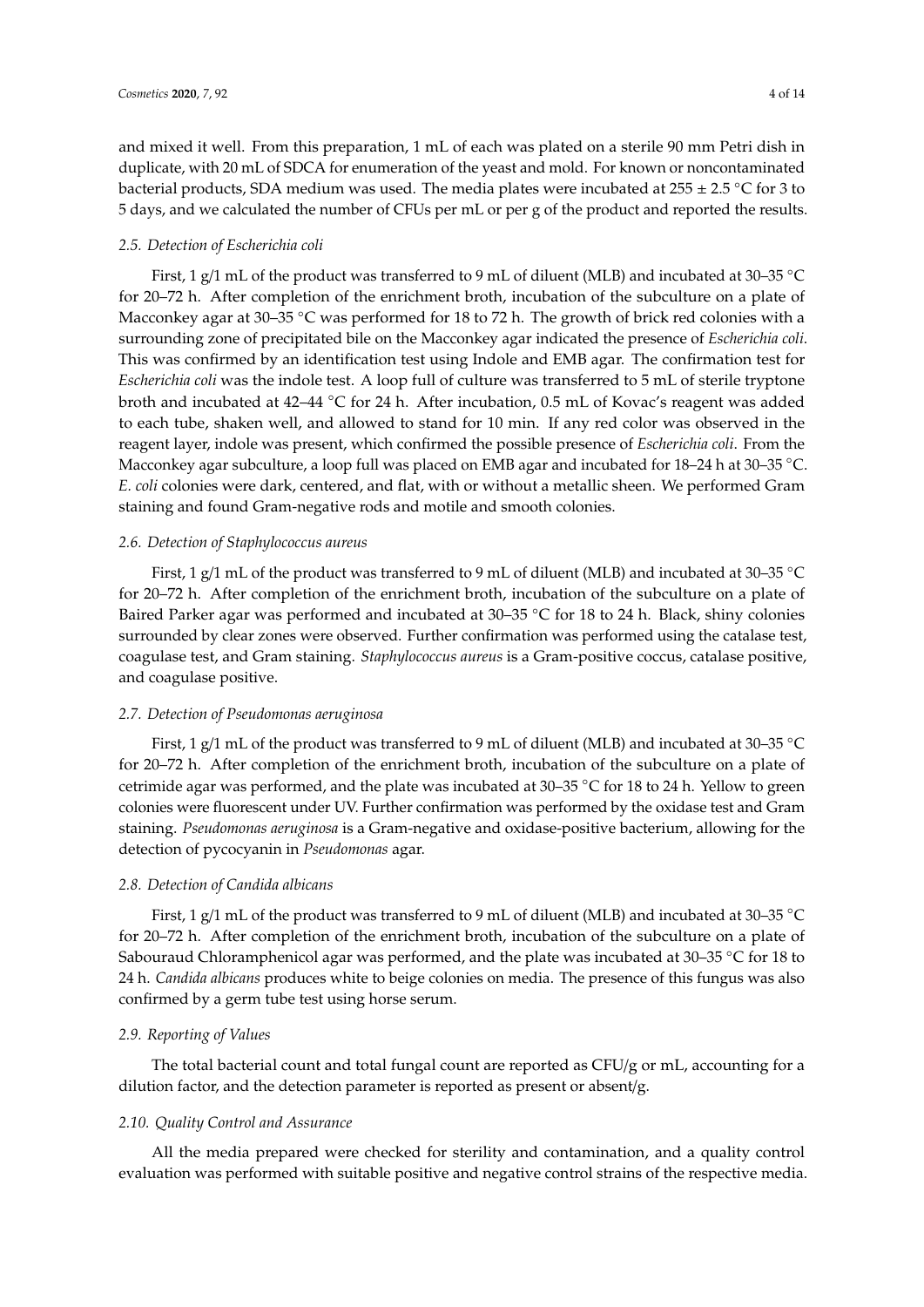#### *2.11. Ethical Considerations*

The study was awarded approval from the Institutional Review Board of An-Najah National University (reference number Phd/3/20/3).

#### **3. Statistical Analysis**

The data were analyzed using SPSS version 24 (Chicago, IL, USA). Percentages and frequencies were used to summarize the qualitative variables. The concentrations of microbial contamination (mold and yeast, *Staphylococcus aureus*, *Candida albicans*, *Pseudomonas aeruginosa*, *Escherichia coli*, and aerobic mesophilic bacteria) were measured and checked against European guidelines (Table 1). The incidence of microbial contamination was classified as the proportion of the product that exceeded the maximum permitted microbiological level for any of the pathogens tested. Chi-square and Fisher exact tests were employed to study the prevalence of microbial contamination in accordance with the product characteristics. The statistically significant boundary was set at *p* < 0.05.

| <b>Characteristics</b> | Groups                | Frequency | Percentage |
|------------------------|-----------------------|-----------|------------|
|                        | Body care             | 39        | 39%        |
|                        | Eye care              | 8         | 8%         |
| Categories             | Face and neck care    | 21        | 21%        |
|                        | Hair and scalp care   | 21        | 21%        |
|                        | Oral hygiene products | 11        | 11%        |
|                        | China                 | 9         | 9%         |
|                        | EU                    | 15        | 15%        |
|                        | India                 | 14        | 14%        |
| Country of origin      | Korea                 | 8         | 8%         |
|                        | The Middle East       | 10        | 10%        |
|                        | <b>UAE</b>            | 32        | 32%        |
|                        | <b>USA</b>            | 12        | 12%        |

**Table 1.** Number and percentage of cosmetics and personal care product characteristics (*n* = 100).

#### **4. Results**

## *4.1. Sample Description*

A total of 100 cosmetics and personal care products were analyzed in this study. Of the 100 samples, 39 (39%) were body care preparations, 8 (8%) were eye care preparations, 21 (21%) were face and neck care preparations, 21 (21%) were hair and scalp care preparations, and 11 (11%) were oral hygiene products. Regarding the country of origin, 9 (9%) were manufactured in China, 15 (15%) in the EU, 14 (14%) in India, 8 (8%) in Korea, 10 (10%) in the Middle East, 32 (32%) in the United Arab Emirates, and 12 (12%) in the United States (Table 1).

## *4.2. Evaluation of the Incidence of Bacterial and Fungal Contamination in the Cosmetics and Personal Care Products*

Table 2 summarizes the number of test results in which the measured colony-forming units were below the limit of detection (LOD). The incidence of microbial contamination is summarized in Table 3. These are the proportions of cosmetics and personal care products that were contaminated with microorganisms. Of all the samples, 15% (95% CI: 0.79–22.1) were contaminated by aerobic mesophilic bacteria compared to the maximum microbiological limit of 1000 CFU/g. Additionally, 13% (95% CI: 0.63–19.7) of the samples were contaminated with yeast and mold compared to the maximum microbiological limit of 1000 CFU/g. Of all samples, 9 (9%) were contaminated by both aerobic mesophilic and yeast and mold. However, none of the tested samples were contaminated with *Escherichia coli*, *Staphylococcus aureus*, *Candida albicans*, or *Pseudomonas aeruginosa*. The overall incidence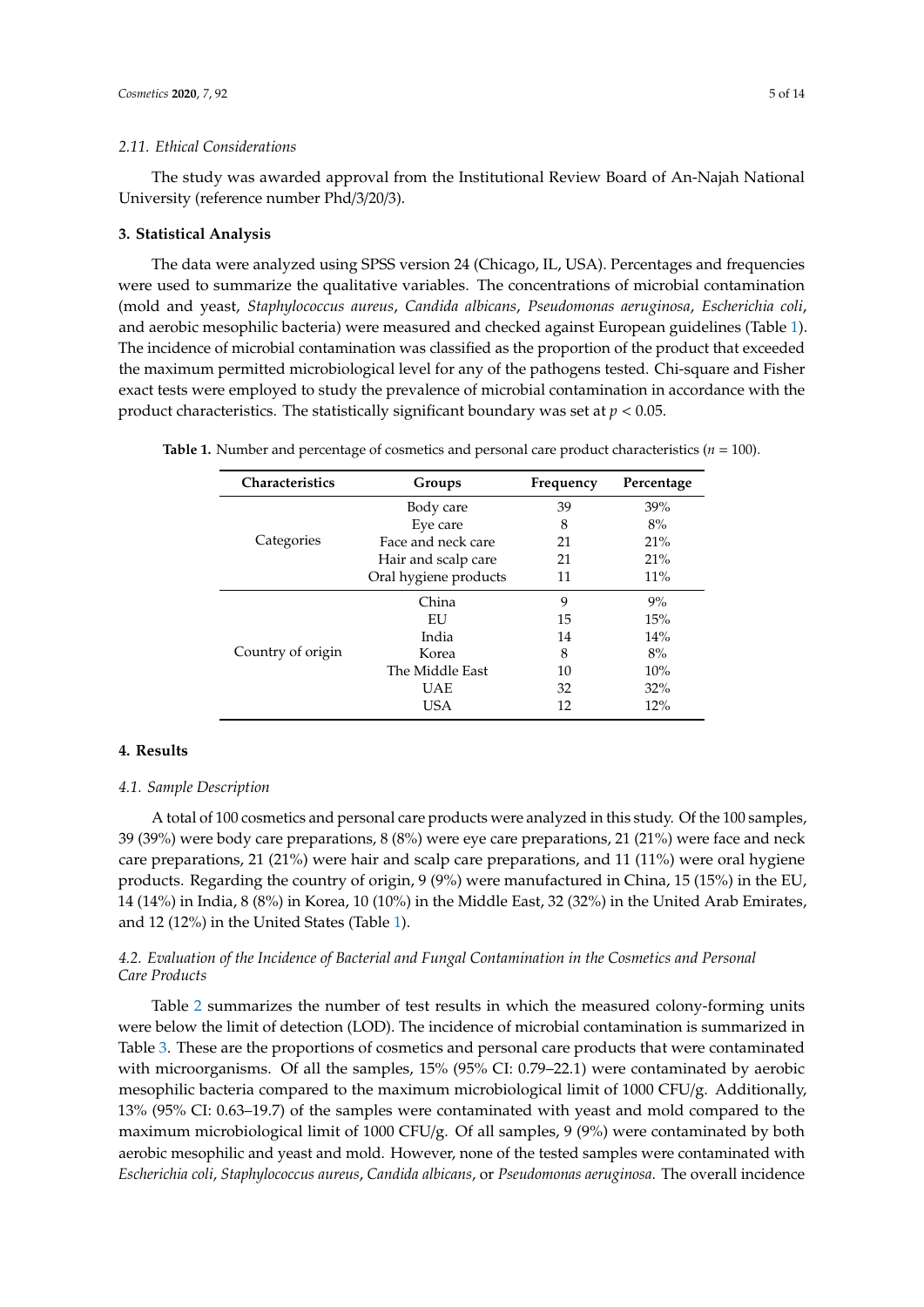products (*n* = 100).

of microbial contamination was 19% (95% CI: 11.2–26.8). The estimated microbial contamination for the 100 products is presented graphically in histograms (Figures 1 and 2). The relevant microbiological maximum limits are displayed as vertical "cut-off" limits. The results of the microbial contamination categorized by sample characteristics for each sample are provided in Table 4. maximum limits are displayed as vertical  $\alpha$  in the results of the microbial contamination  $\alpha$ or incredibility contamination was 1970 (9970 Ci. 11.2–20.0). The estimated inter-

**Table 2.** Distribution of cosmetic products that contained the tested microorganisms below the limit of detection ( $n = 100$ ).

|                             | Number of Cosmetics with Microorganisms under the LOD |            |  |  |  |
|-----------------------------|-------------------------------------------------------|------------|--|--|--|
| Microorganism Type          | Frequency                                             | Percentage |  |  |  |
| Aerobic mesophilic bacteria | 80                                                    | 80%        |  |  |  |
| Yeast and mold              | 82                                                    | 82%        |  |  |  |
| Escherichia coli            | 100                                                   | $100\%$    |  |  |  |
| Staphylococcus aureus       | 100                                                   | 100%       |  |  |  |
| Candida albicans            | 100                                                   | 100%       |  |  |  |
| Pseudomonas aeruginosa      | 100                                                   | $100\%$    |  |  |  |

**Table 3.** Estimation of the microbial contamination rate in the sampled cosmetics and personal care products ( $n = 100$ ).  $\mu = 100$ .

|                             |                                          | <b>Cosmetics Exceeding the Maximum Limit</b> |      |        |       |  |
|-----------------------------|------------------------------------------|----------------------------------------------|------|--------|-------|--|
| Microorganism Type          | Microbiological<br><b>Maximum Limits</b> | N                                            | $\%$ | 95% CI |       |  |
|                             |                                          |                                              |      | Lower  | Upper |  |
| Aerobic mesophilic bacteria | 1000 CFU/g                               | 15                                           | 15%  | 0.79   | 22.1  |  |
| Yeast and mold              | 1000 CFU/g                               | 13                                           | 13%  | 0.63   | 19.7  |  |
| Escherichia coli            | Absence                                  | ND                                           | ND   | ND     |       |  |
| Staphylococcus aureus       | Absence                                  | ND                                           | ND   | ND     |       |  |
| Candida albicans            | Absence                                  | ND                                           | ND   | ND     |       |  |
| Pseudomonas aeruginosa      | Absence                                  | ND                                           | ND   | ND     |       |  |

Maximum allowable limits according to BS EN ISO 21150:2015. ND, not deleted. Maximum allowable limits according to BS EN ISO 21150:2015. ND, not deleted.



**Figure 1.** Histogram of the estimated aerobic mesophilic bacteria (CFU/g) for cosmetics and personal care products ( $n = 100$ ). The vertical dashed line shows the microbiological maximum limits according to BS EN ISO 21150:2015.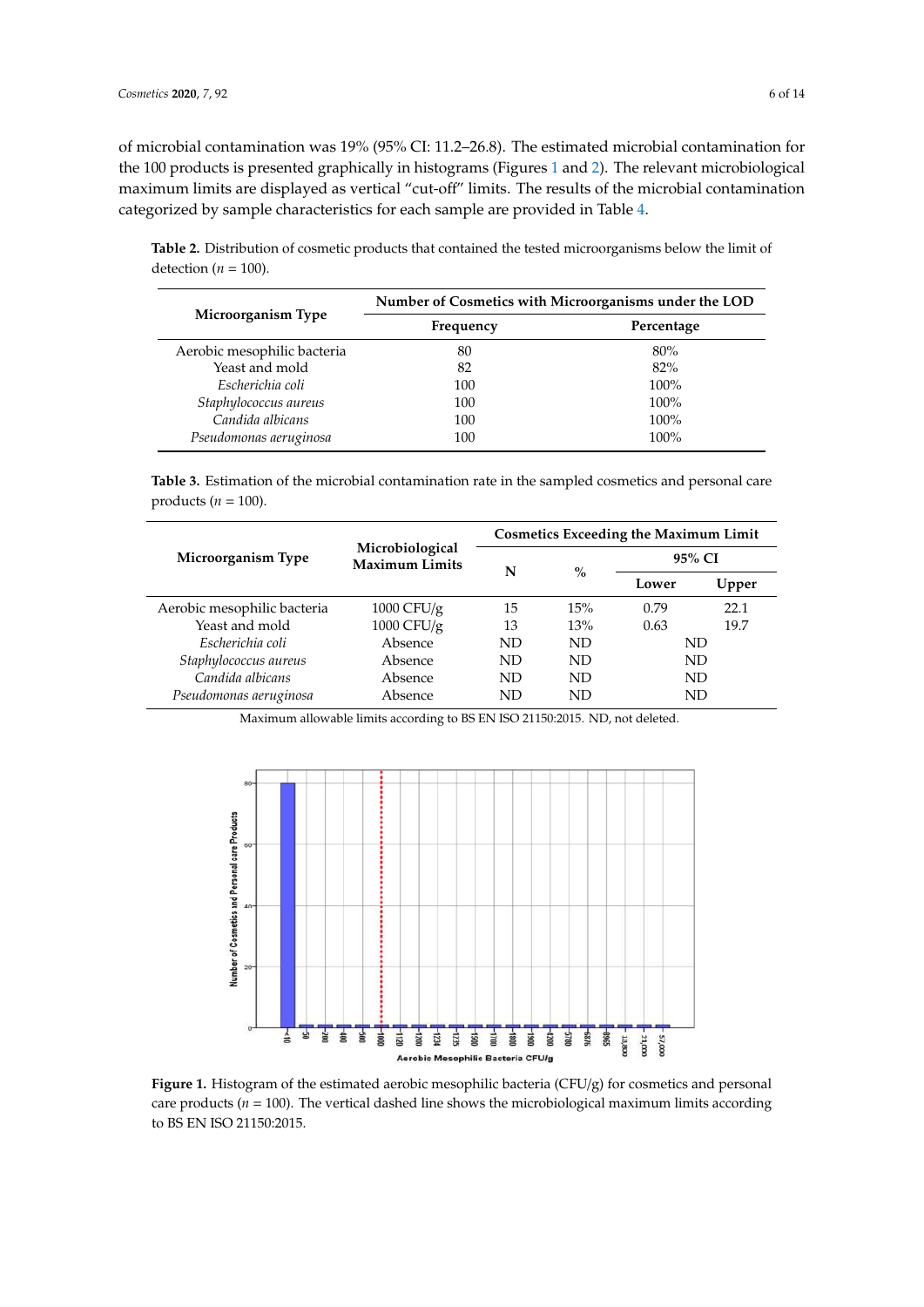

 $(n = 100)$ . The vertical dashed line shows the microbiological maximum limits according to BS EN products (*n* = 100). The vertical dashed line shows the microbiological maximum limits according to ISO 21150:2015. **Figure 2.** Histogram of the estimated yeast and mold (CFU/g) for cosmetics and personal care products

#### *4.3. Comparison of Microbial Contamination According to Sample Characteristics*

Table 5 shows the distribution of microbial contamination according to the sample characteristics. The table also provides the estimates with the *p*-values. These *p*-values were obtained from the results of the chi-square and Fisher's exact tests.

Comparisons of the groups did not reveal any significant differences in relation to microbial contamination.

Although not significant, the incidence of microbial contamination with aerobic mesophilic bacteria was higher for body care preparations (20.5%) and hair and scalp care (19%) than for the other categories of cosmetics. Moreover, the incidence of microbial contamination by yeast and mold was higher for oral hygiene products (18.2%) and body care preparations (15.4%) than for the other categories of cosmetics. Regarding the country of origin, products manufactured in the Middle East (30.0%), India (28.6%), and the USA (25.0%) were more susceptible to contamination with aerobic mesophilic bacteria than those manufactured in the other studied places. In addition, products manufactured in the USA (33.3%) and Middle East (20%) were more likely to be contaminated by yeast and mold than by the other contaminants.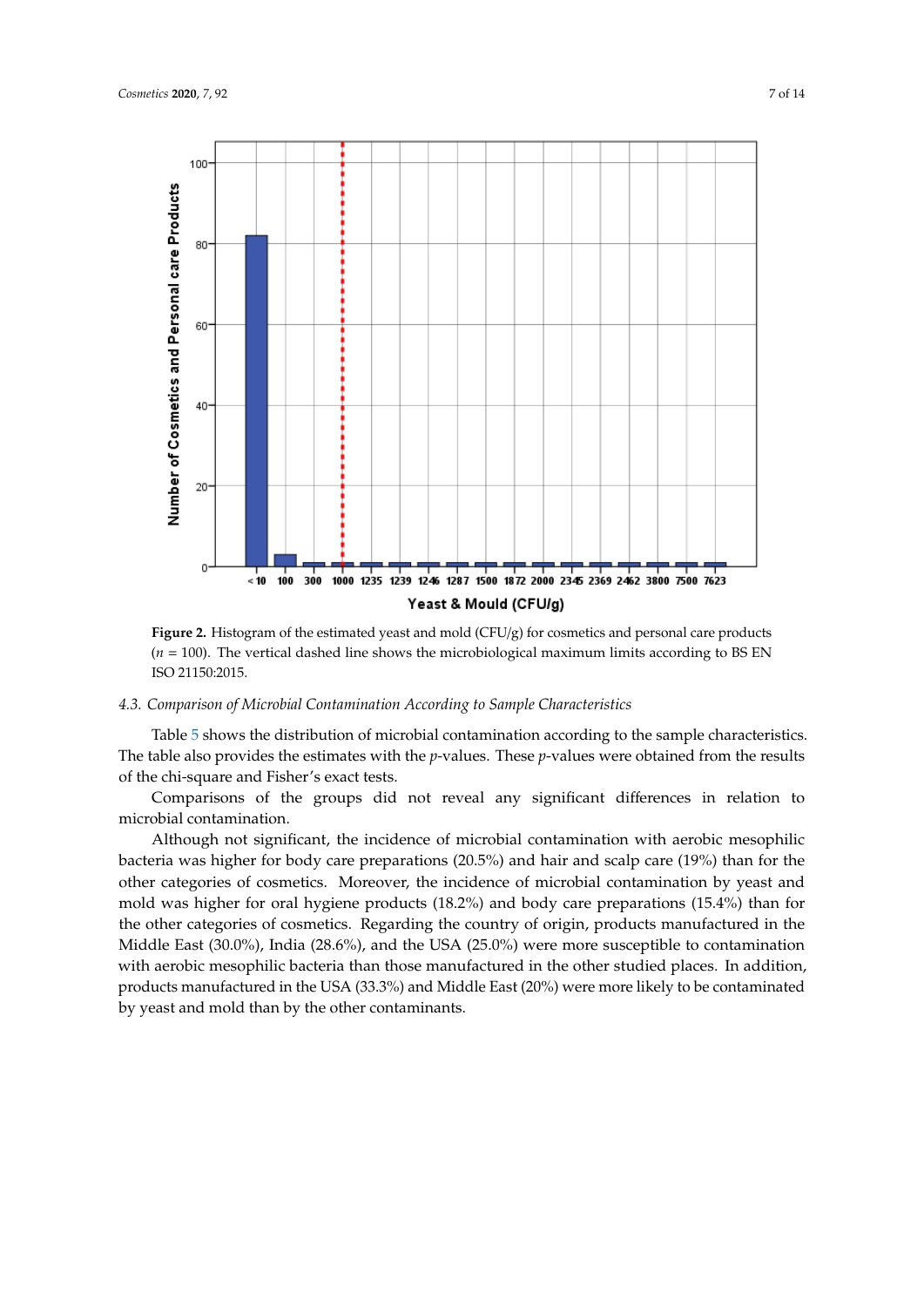| Name of the Product               | <b>Main Category</b>  | <b>Country of Origin</b> | Staphylococcus<br><i>aureus</i> (per g) | Yeast and<br>Mold CFU/g | Candida<br>albicans (per g) | <b>Aerobic Mesophilic</b><br>Bacteria CFU/g | Pseudomonas<br>aeruginosa (per g) |
|-----------------------------------|-----------------------|--------------------------|-----------------------------------------|-------------------------|-----------------------------|---------------------------------------------|-----------------------------------|
| Body lotion                       | Body care preparation | <b>UAE</b>               | $\mbox{\sc ND}$                         | <10                     | ND                          | <10                                         | ND                                |
| Facial cleanser                   | Face and neck care    | <b>UAE</b>               | $\mbox{\sc ND}$                         | $<\!\!10$               | $\rm ND$                    | $<\!\!10$                                   | $\rm ND$                          |
| Petroleum jelly                   | Body care preparation | <b>UAE</b>               | ND                                      | <10                     | ND                          | < 10                                        | ND                                |
| Petroleum jelly                   | Body care preparation | <b>UAE</b>               | ND                                      | <10                     | ND                          | <10                                         | ND                                |
| Henna                             | Hair and scalp care   | India                    | <b>ND</b>                               | 100                     | ND                          | 500                                         | ND                                |
| Henna                             | Hair and scalp care   | India                    | $\mbox{\sc ND}$                         | 7500                    | ND                          | 57,000                                      | ND                                |
| Herbal henna                      | Hair and scalp care   | India                    | $\mbox{\sc ND}$                         | 3800                    | ND                          | 13,800                                      | <b>ND</b>                         |
| Shampoo                           | Hair and scalp care   | <b>UAE</b>               | ND                                      | <10                     | ND                          | <10                                         | ND                                |
| Hair crème                        | Hair and scalp care   | <b>UAE</b>               | ND                                      | <10                     | $\rm ND$                    | $<\!\!10$                                   | ND                                |
| Hair styling gel                  | Hair and scalp care   | ${\rm EU}$               | ND                                      | <10                     | ND                          | <10                                         | ND                                |
| Shower gel                        | Body care preparation | ${\rm EU}$               | ND                                      | <10                     | ND                          | <10                                         | ND                                |
| Face moisturizing cream           | Face and neck care    | <b>UAE</b>               | ND                                      | 2369                    | ND                          | 6876                                        | <b>ND</b>                         |
| Facial scrub                      | Face and neck care    | <b>UAE</b>               | <b>ND</b>                               | $<$ 10                  | ND                          | <10                                         | ND                                |
| Body crème milk                   | Body care preparation | <b>USA</b>               | <b>ND</b>                               | 1500                    | ND                          | 1235                                        | ND                                |
| Body wash                         | Body care preparation | ${\rm EU}$               | $\mbox{ND}$                             | $<\!\!10$               | ND                          | <10                                         | $\mbox{ND}$                       |
| Hair styling gel                  | Hair and scalp care   | Korea                    | ND                                      | <10                     | ND                          | <10                                         | <b>ND</b>                         |
| Hair oil                          | Hair and scalp care   | <b>UAE</b>               | ND                                      | <10                     | ND                          | <10                                         | ND                                |
| Eyeliner                          | Eye care              | <b>UAE</b>               | ND                                      | <10                     | ND                          | 50                                          | ND                                |
| Hair oil                          | Hair and scalp care   | EU                       | ND                                      | <10                     | <b>ND</b>                   | < 10                                        | ND                                |
| Moisturizing body cream           | Body care preparation | <b>UAE</b>               | ND                                      | <10                     | <b>ND</b>                   | < 10                                        | ND                                |
| Smooth hair cream                 | Hair and scalp care   | India                    | ND                                      | <10                     | <b>ND</b>                   | <10                                         | ND                                |
| Vaseline body butter              | Body care preparation | <b>UAE</b>               | ND                                      | <10                     | <b>ND</b>                   | <10                                         | ND                                |
| Eyeliner                          | Eye care              | <b>UAE</b>               | <b>ND</b>                               | <10                     | ND                          | < 10                                        | ND                                |
| Moisturizing body emulsion        | Body care preparation | China                    | $\mbox{\sc ND}$                         | <10                     | <b>ND</b>                   | <10                                         | <b>ND</b>                         |
| Facial nourishing cleanser        | Face and neck care    | China                    | $\mbox{\sc ND}$                         | $<\!\!10$               | ND                          | < 10                                        | <b>ND</b>                         |
| Mouthwash                         | Oral hygiene product  | <b>USA</b>               | ND                                      | <10                     | ND                          | <10                                         | ND                                |
| Vaseline body cream               | Body care preparation | China                    | ND                                      | <10                     | ND                          | < 10                                        | ND                                |
| Face toner                        | Face and neck care    | China                    | ND                                      | <10                     | ND                          | <10                                         | ND                                |
| Petroleum jelly                   | Body care preparation | <b>UAE</b>               | $\rm ND$                                | $<\!\!10$               | ND                          | <10                                         | ND                                |
| Fair cream                        | Hair and scalp care   | India                    | ND                                      | <10                     | ND                          | <10                                         | ND                                |
| Anti-stretch-mark                 | Body care preparation | Korea                    | <b>ND</b>                               | <10                     | ND                          | < 10                                        | ND                                |
| moisturizing body cream           |                       |                          |                                         |                         |                             |                                             |                                   |
| Anticellulite stretch mark        | Body care preparation | <b>USA</b>               | ND                                      | 2462                    | ND                          | 1120                                        | ND                                |
| firming body cream                |                       |                          |                                         |                         |                             |                                             |                                   |
| Cleansing facial soap             | Face and neck care    | Korea                    | ND                                      | <10                     | ND                          | <10                                         | ND                                |
| Face cleansing and<br>brightening | Face and neck care    | India                    | ND                                      | <10                     | ND                          | < 10                                        | ND                                |

**Table 4.** List of tested cosmetics and personal care products according to microbial contamination and sample characteristics.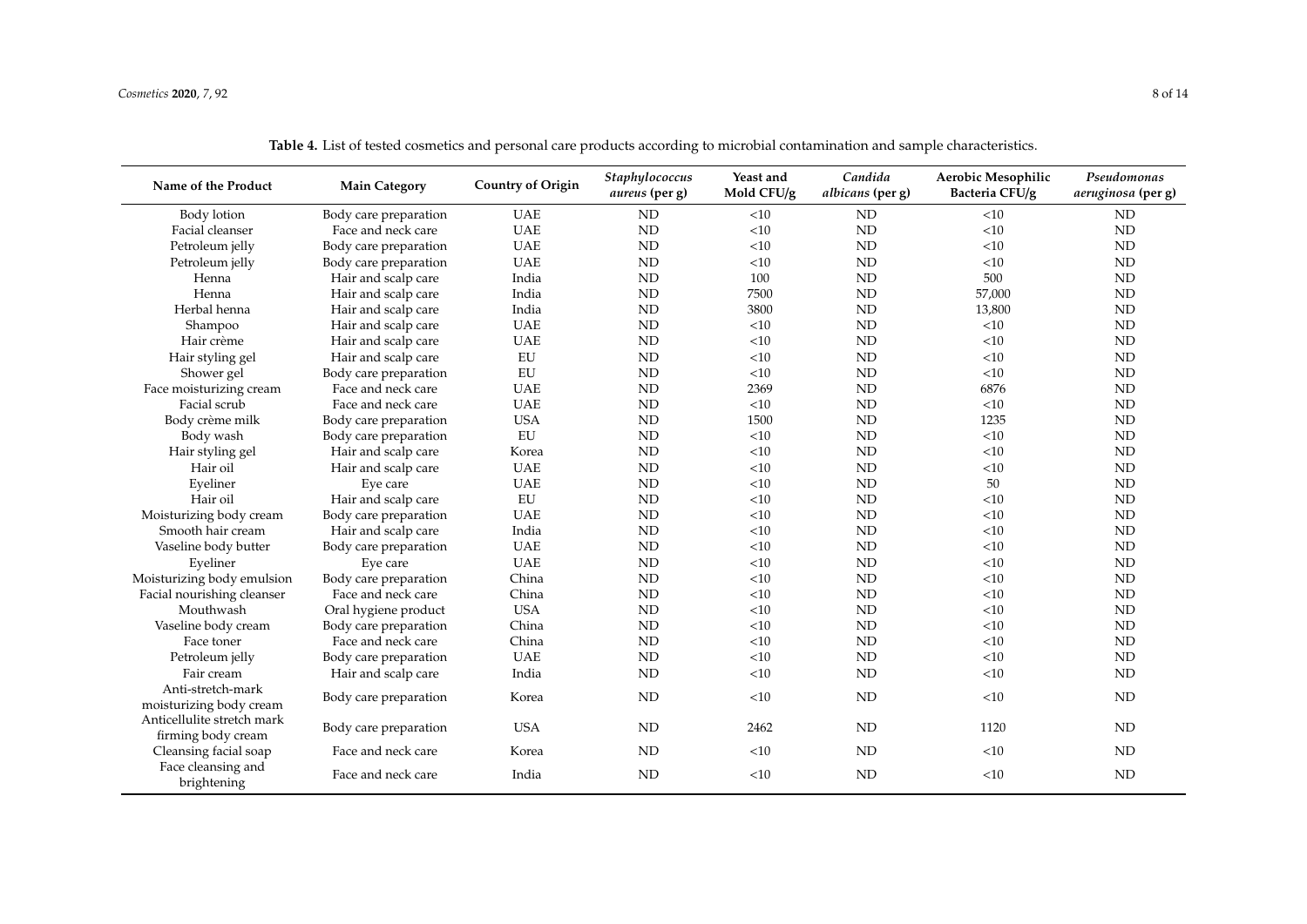## **Table 4.** *Cont.*

| Name of the Product                       | <b>Main Category</b>  | <b>Country of Origin</b> | Staphylococcus<br><i>aureus</i> (per g) | Yeast and<br>Mold CFU/g | Candida<br>albicans (per g) | Aerobic Mesophilic<br>Bacteria CFU/g | Pseudomonas<br>aeruginosa (per g) |
|-------------------------------------------|-----------------------|--------------------------|-----------------------------------------|-------------------------|-----------------------------|--------------------------------------|-----------------------------------|
| Hair loss shampoo                         | Hair and scalp care   | <b>UAE</b>               | ND                                      | <10                     | ND                          | <10                                  | ND                                |
| Sunscreen                                 | Body care preparation | <b>USA</b>               | <b>ND</b>                               | <10                     | ND                          | <10                                  | <b>ND</b>                         |
| Mouth rinse                               | Oral hygiene product  | EU                       | ND                                      | <10                     | ND                          | <10                                  | ND                                |
| Face mask                                 | Face and neck care    | Middle East              | ND                                      | <10                     | ND                          | <10                                  | ND                                |
| Hair styling gel                          | Hair and scalp care   | China                    | ND                                      | <10                     | ND                          | <10                                  | <b>ND</b>                         |
| Toothpaste and mouth rinse                | Oral hygiene product  | <b>USA</b>               | ND                                      | < 10                    | ND                          | <10                                  | <b>ND</b>                         |
| Facial cleanser                           | Face and neck care    | India                    | ND                                      | <10                     | <b>ND</b>                   | <10                                  | <b>ND</b>                         |
| Hair styling gel                          | Hair and scalp care   | Middle East              | <b>ND</b>                               | 2345                    | ND                          | 1700                                 | <b>ND</b>                         |
| Soap                                      | Body care preparation | Middle East              | ND                                      | <10                     | <b>ND</b>                   | <10                                  | <b>ND</b>                         |
| Facial scrub                              | Face and neck care    | EU                       | ND                                      | <10                     | <b>ND</b>                   | <10                                  | <b>ND</b>                         |
| Facial scrub                              | Face and neck care    | Middle East              | ND                                      | <10                     | ND                          | 4200                                 | <b>ND</b>                         |
| Mouthwash                                 | Oral hygiene product  | <b>UAE</b>               | ND                                      | < 10                    | ND                          | <10                                  | <b>ND</b>                         |
| Moisturizing body lotion                  | Body care preparation | EU                       | <b>ND</b>                               | 2000                    | ND                          | <10                                  | <b>ND</b>                         |
| Hair styling gel                          | Hair and scalp care   | <b>UAE</b>               | ND                                      | <10                     | <b>ND</b>                   | <10                                  | <b>ND</b>                         |
| Toothpaste                                | Oral hygiene product  | <b>UAE</b>               | <b>ND</b>                               | <10                     | ND                          | <10                                  | <b>ND</b>                         |
| Face foundation                           | Face and neck care    | <b>USA</b>               | <b>ND</b>                               | <10                     | <b>ND</b>                   | <10                                  | <b>ND</b>                         |
| Mouthwash                                 | Oral hygiene product  | <b>USA</b>               | <b>ND</b>                               | 1239                    | ND                          | $<$ 10                               | <b>ND</b>                         |
| Face cleaning water                       | Face and neck care    | Korea                    | ND                                      | <10                     | ND                          | <10                                  | ND                                |
| Antistain body cream                      | Body care preparation | Middle East              | ND                                      | 1246                    | <b>ND</b>                   | 5780                                 | ND                                |
| Firming and wrinkle removal<br>body cream | Body care preparation | Middle East              | <b>ND</b>                               | <10                     | <b>ND</b>                   | < 10                                 | <b>ND</b>                         |
| Body cream                                | Body care preparation | Middle East              | <b>ND</b>                               | <10                     | ND                          | $<$ 10                               | <b>ND</b>                         |
| Body cream                                | Body care preparation | <b>USA</b>               | <b>ND</b>                               | <10                     | ND                          | <10                                  | <b>ND</b>                         |
| Face wipe off fleck                       | Face and neck care    | Middle East              | ND                                      | <10                     | ND                          | <10                                  | <b>ND</b>                         |
| Whitening skin cream                      | Body care preparation | Middle East              | ND                                      | <10                     | <b>ND</b>                   | <10                                  | <b>ND</b>                         |
| Extensions volume mascara                 | Eye care              | China                    | ND                                      | <10                     | ND                          | <10                                  | <b>ND</b>                         |
| Fluoride toothpaste                       | Oral hygiene product  | EU                       | ND                                      | < 10                    | <b>ND</b>                   | <10                                  | <b>ND</b>                         |
| Toothpaste                                | Oral hygiene product  | China                    | <b>ND</b>                               | <10                     | <b>ND</b>                   | $<$ 10                               | <b>ND</b>                         |
| Toothpaste                                | Oral hygiene product  | China                    | <b>ND</b>                               | <10                     | <b>ND</b>                   | <10                                  | <b>ND</b>                         |
| Talc body powder                          | Body care preparation | <b>UAE</b>               | <b>ND</b>                               | <10                     | <b>ND</b>                   | 200                                  | <b>ND</b>                         |
| Talc body powder                          | Body care preparation | <b>UAE</b>               | <b>ND</b>                               | 1235                    | ND                          | 8965                                 | <b>ND</b>                         |
| Talc body powder                          | Body care preparation | <b>UAE</b>               | ND                                      | <10                     | ND                          | <10                                  | ND                                |
| Talc body powder                          | Body care preparation | <b>UAE</b>               | ND                                      | <10                     | ND                          | 400                                  | ND                                |
| Talc body powder                          | Body care preparation | <b>UAE</b>               | ND                                      | <10                     | ND                          | 600                                  | <b>ND</b>                         |
| Talc body powder                          | Body care preparation | <b>UAE</b>               | <b>ND</b>                               | 1872                    | <b>ND</b>                   | <10                                  | <b>ND</b>                         |
| Talc body powder                          | Body care preparation | <b>UAE</b>               | <b>ND</b>                               | <10                     | ND                          | <10                                  | <b>ND</b>                         |
| Talc body powder                          | Body care preparation | <b>UAE</b>               | <b>ND</b>                               | 100                     | <b>ND</b>                   | 1200                                 | <b>ND</b>                         |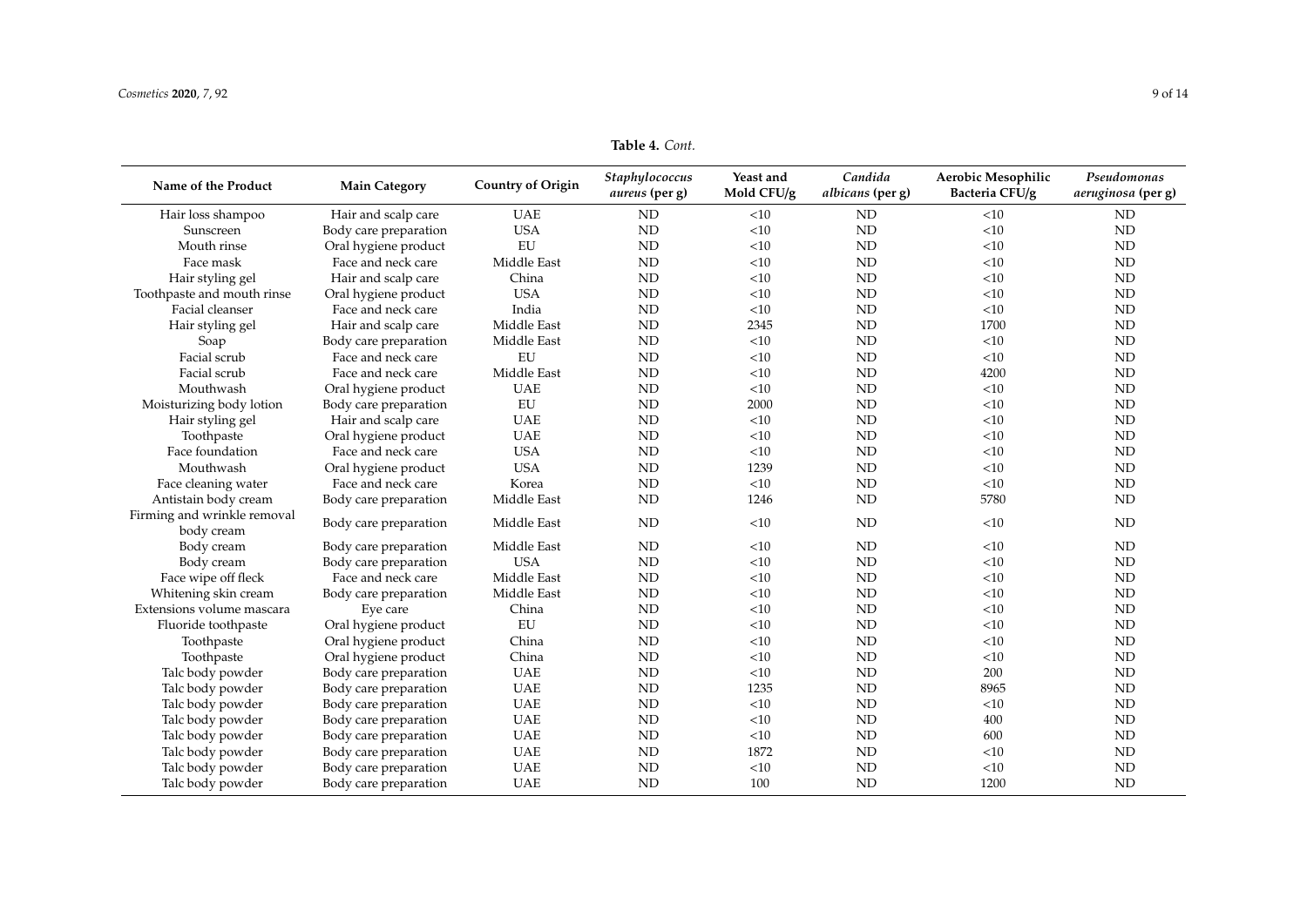| <b>Table 4. Cont.</b> |  |
|-----------------------|--|
|-----------------------|--|

| Name of the Product         | <b>Main Category</b>  | <b>Country of Origin</b> | Staphylococcus<br><i>aureus</i> (per g) | Yeast and<br>Mold CFU/g | Candida<br>albicans (per g) | <b>Aerobic Mesophilic</b><br>Bacteria CFU/g | Pseudomonas<br>aeruginosa (per g) |
|-----------------------------|-----------------------|--------------------------|-----------------------------------------|-------------------------|-----------------------------|---------------------------------------------|-----------------------------------|
| Talc body powder            | Body care preparation | <b>UAE</b>               | <b>ND</b>                               | 100                     | <b>ND</b>                   | 1500                                        | <b>ND</b>                         |
| Hair styling gel            | Hair and scalp care   | India                    | ND                                      | 700                     | <b>ND</b>                   | 21,000                                      | <b>ND</b>                         |
| Henna                       | Hair and scalp care   | India                    | ND                                      | <10                     | ND                          | <10                                         | <b>ND</b>                         |
| Body oil                    | Body care preparation | EU                       | <b>ND</b>                               | <10                     | ND                          | <10                                         | <b>ND</b>                         |
| Sun cream                   | Body care preparation | Korea                    | <b>ND</b>                               | <10                     | ND                          | <10                                         | <b>ND</b>                         |
| Body oil                    | Body care preparation | Korea                    | <b>ND</b>                               | <10                     | ND                          | <10                                         | ND                                |
| Face scrub                  | Face and neck care    | India                    | <b>ND</b>                               | <10                     | ND                          | <10                                         | <b>ND</b>                         |
| Deodorant powder            | Body care preparation | EU                       | <b>ND</b>                               | <10                     | ND                          | 1800                                        | <b>ND</b>                         |
| Face cream                  | Face and neck care    | EU                       | <b>ND</b>                               | <10                     | ND                          | <10                                         | <b>ND</b>                         |
| Eveliner                    | Eye care              | EU                       | ND                                      | <10                     | ND                          | <10                                         | <b>ND</b>                         |
| Milk body mask              | Body care preparation | Korea                    | <b>ND</b>                               | <10                     | ND                          | <10                                         | <b>ND</b>                         |
| Fragrance talc body powder  | Body care preparation | <b>USA</b>               | <b>ND</b>                               | <10                     | ND                          | <10                                         | <b>ND</b>                         |
| Mouthwash                   | Oral hygiene product  | Korea                    | <b>ND</b>                               | <10                     | ND                          | <10                                         | <b>ND</b>                         |
| Dead Sea concentrated water | Body care preparation | Middle East              | $\mathbf{0}$                            | <10                     | ND                          | <10                                         | <b>ND</b>                         |
| Eveliner                    | Eve care              | India                    | 0                                       | <10                     | ND                          | <10                                         | <b>ND</b>                         |
| Eyebrow powder              | Eve care              | China                    | 0                                       | <10                     | <b>ND</b>                   | <10                                         | <b>ND</b>                         |
| Eyes brow gel               | Eye care              | EU                       | 0                                       | 1287                    | <b>ND</b>                   | <10                                         | <b>ND</b>                         |
| Facial balancing cleanser   | Face and neck care    | India                    | 0                                       | <10                     | <b>ND</b>                   | <10                                         | <b>ND</b>                         |
| Hair conditioner            | Hair and scalp care   | <b>USA</b>               | O                                       | <10                     | ND                          | <10                                         | <b>ND</b>                         |
| Face powder                 | Face and neck care    | EU                       |                                         | <10                     | ND                          | <10                                         | <b>ND</b>                         |
| Facial argan oil scrub      | Face and neck care    | <b>UAE</b>               |                                         | <10                     | <b>ND</b>                   | <10                                         | <b>ND</b>                         |
| Detoxifying scrub           | Body care preparation | <b>UAE</b>               |                                         | <10                     | <b>ND</b>                   | <10                                         | <b>ND</b>                         |
| Hair oil                    | Hair and scalp care   | India                    | 0                                       | <10                     | <b>ND</b>                   | <10                                         | <b>ND</b>                         |
| Heat powder                 | Body care preparation | India                    | 0                                       | 300                     | <b>ND</b>                   | 1900                                        | <b>ND</b>                         |
| Face cleansing gel          | Face and neck care    | <b>UAE</b>               | 0                                       | <10                     | <b>ND</b>                   | <10                                         | <b>ND</b>                         |
| Under eye cream             | Eye care              | <b>UAE</b>               | 0                                       | <10                     | ND                          | <10                                         | <b>ND</b>                         |
| Shampoo                     | Hair and scalp care   | EU                       | O                                       | <10                     | ND                          | <10                                         | <b>ND</b>                         |
| Shampoo                     | Hair and scalp care   | <b>USA</b>               | 0                                       | <10                     | <b>ND</b>                   | <10                                         | <b>ND</b>                         |
| Toothpaste                  | Oral hygiene product  | <b>USA</b>               | 0                                       | 7623                    | <b>ND</b>                   | 1234                                        | <b>ND</b>                         |
| Facial scrub                | Face and neck care    | <b>UAE</b>               | 0                                       | <10                     | ND                          | <10                                         | <b>ND</b>                         |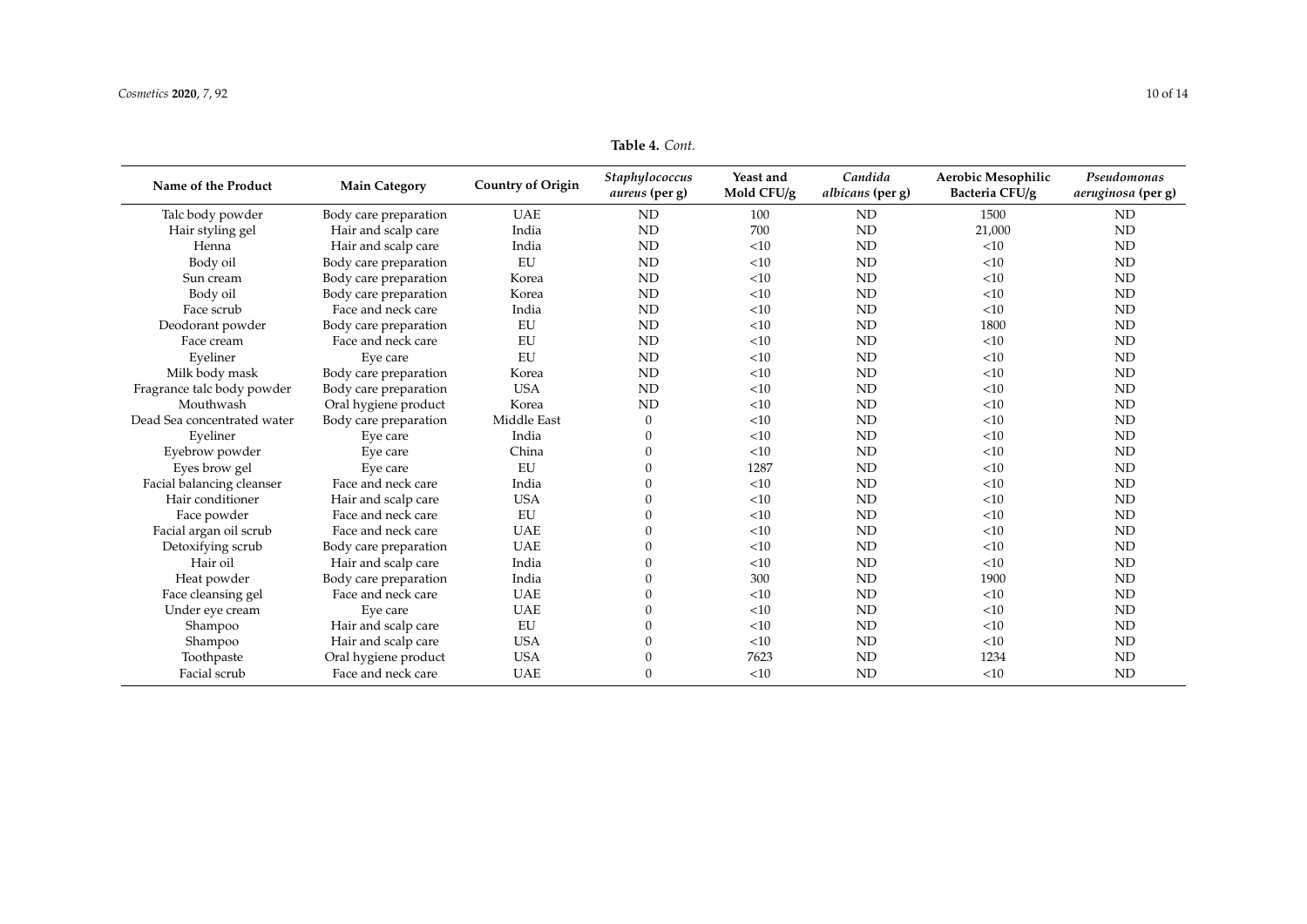|                        | Incidence of Microbial Contamination |                       |              |  |  |  |
|------------------------|--------------------------------------|-----------------------|--------------|--|--|--|
|                        | Aerobic Mesophilic Bacteria          | <b>Yeast and Mold</b> | All          |  |  |  |
| Total                  | 15(15%)                              | 13(13%)               | 19 (19%)     |  |  |  |
|                        | Categories                           |                       |              |  |  |  |
| Body care preparations | $8(20.5\%)$                          | $6(15.4\%)$           | $10(25.6\%)$ |  |  |  |
| Eye care               | $\cup$                               | $1(12.5\%)$           | $1(12.5\%)$  |  |  |  |
| Face and neck care     | $2(9.5\%)$                           | $1(4.8\%)$            | $2(9.5\%)$   |  |  |  |
| Hair and scalp care    | $4(19.0\%)$                          | $3(14.3\%)$           | 4(19%)       |  |  |  |
| Oral hygiene products  | $1(9.1\%)$                           | $2(18.2\%)$           | $2(18.2\%)$  |  |  |  |
| $p$ -Value             | 0.492                                | 0.782                 | 0.633        |  |  |  |
| Country of origin      |                                      |                       |              |  |  |  |
| China                  | $\theta$                             | $\Omega$              | $\Omega$     |  |  |  |
| EU                     | $1(6.7\%)$                           | $2(13.3\%)$           | $3(20.0\%)$  |  |  |  |
| India                  | $4(28.6\%)$                          | $2(14.3\%)$           | $4(28.6\%)$  |  |  |  |
| Korea                  | 0                                    | $\Omega$              | 0            |  |  |  |
| Middle East            | $3(30.0\%)$                          | $2(20.0\%)$           | $3(30.0\%)$  |  |  |  |
| <b>UAE</b>             | $4(12.5\%)$                          | $3(9.4\%)$            | $5(15.6\%)$  |  |  |  |
| USA                    | $3(25.0\%)$                          | $4(33.3\%)$           | $4(33.3\%)$  |  |  |  |
| <i>p</i> -Value        | 0.191                                | 0.257                 | 0.281        |  |  |  |

**Table 5.** Incidence of microbial contamination according to sample characteristics.

*p* < 0.05 was considered statistically significant.

#### **5. Discussion**

In recent years, concern has been increasing regarding the biological contamination of cosmetic/personal care products. As the consumption of such products has increased, considerable research has been undertaken to evaluate the microbial contamination in these products. The number of people buying these products has risen, and the size of the market has expanded more quickly than the population. This research looked at the levels of microbial contamination in cosmetic/personal care products offered to the market in the UAE and assessed the most important risk factors causing this type of contamination.

In this study, 19 of the 100 samples (19%) were shown to carry some level of microbiological risk. First, 15 samples (15%) displayed aerobic mesophilic bacteria contamination. The levels of contamination with colony-forming units of these microorganisms were between 200 and 8965 CFU/g for talcum powder, 7623 CFU/g for toothpaste, between 700 and 2345 CFU/g for hair gel, between 1120 and 5780 CFU/g for body care preparations, between 4200 and 6876 CFU/g for facial/neck care products, and between 500 and 57,000 CFU/g for henna products. Past research has revealed similar problems of microbial contamination with aerobic mesophilic bacteria in both new and partly used cosmetics [11,12].

Thirteen of the 100 samples under analysis in this study (13%) exhibited yeast and mold contamination. The levels of total colony-forming units were between 100 and 1872 CFU/g for talcum powder, between 1239 and 7623 CFU/g for oral hygiene products, 1287 CFU/g for eyebrow gel, between 700 and 2345 CFU/g for hair gel, between 300 and 2462 CFU/g for body care preparations, 2369 CFU/g for facial moisturizer, and between 100 and 7500 CFU/g for henna products. These findings agree with past research in which mold and yeast were found in certain tested cosmetic products [8,9,13]. However, other research found no mold or yeast in any of their product samples [14].

Microbiological contamination of cosmetic/personal care products can be caused by the conditions/environment employed for growing and harvesting raw materials, how these materials are stored and transported, and/or the manufacturing environment used for the final product. Therefore, high standards of manufacturing protocols must be adhered to, and all raw materials, especially those that originate naturally, should be analyzed for contamination beforehand and checked that they fall within acceptable parameters. Every area susceptible to contamination should be identified and suitable controls should be introduced. Interestingly, our findings showed that talcum powder was one of the most contaminated products, exhibiting yeast and mold and aerobic mesophilic bacterial contamination.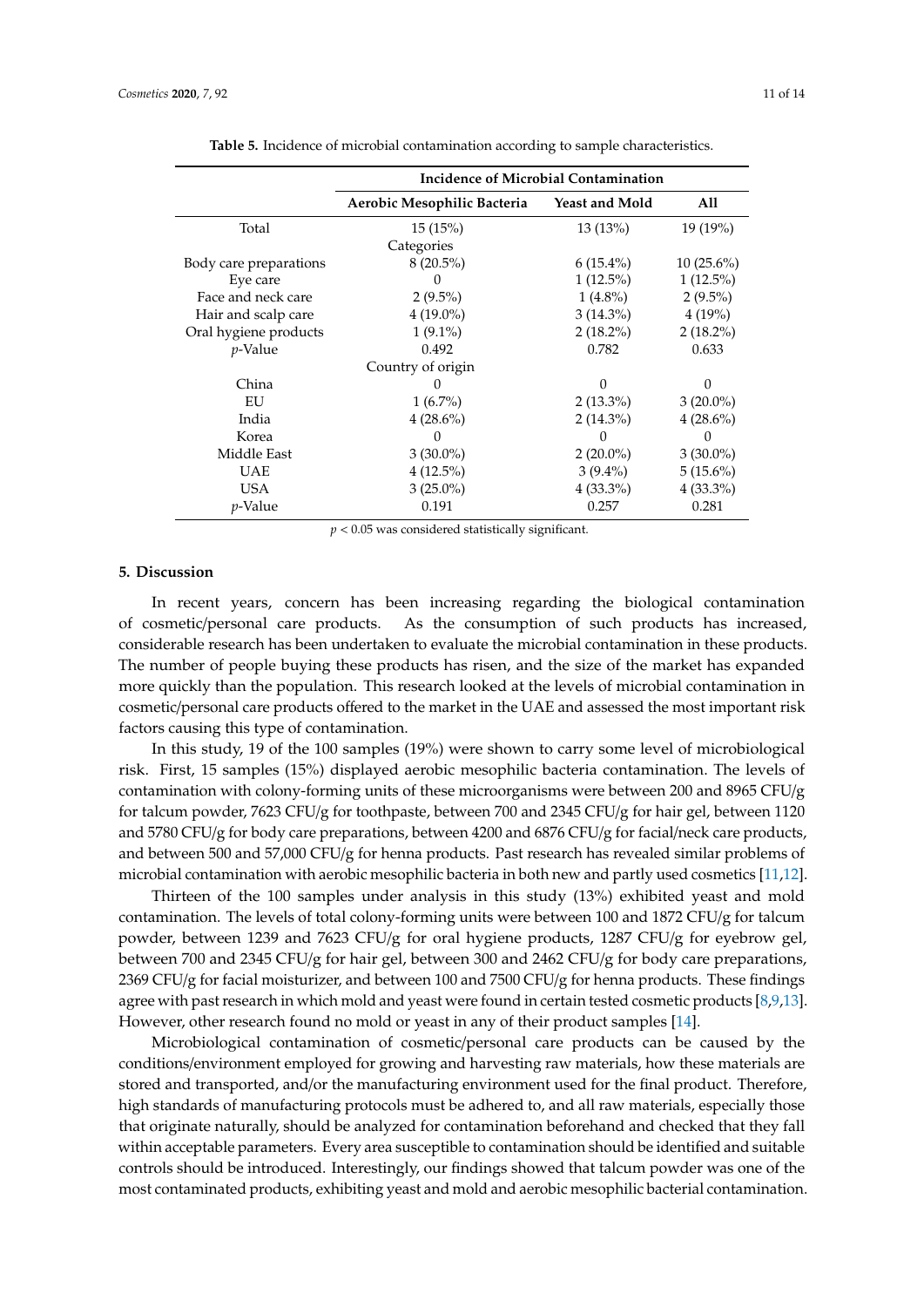Such products are frequently exposed to air. Additionally, the natural ingredients that comprise these products, including bentonite, Fuller's earth, and talc, could increase the contamination levels [15]. Another significant concern surrounding this research was the high levels of contamination of yeast and mold and aerobic mesophilic bacteria in cosmetic creams. These levels are due to the fact that cosmetic creams have rich textures created using growth factors, essential minerals, and high moisture levels; with a wide spread of organic and inorganic compounds, this creates a good environment for microbes to grow [16–18]. Cosmetic products that have a high moisture content are those that are most likely to have microbial contamination; consideration should be given to changing the ingredients of these products, or they may threaten consumer health [19,20]. In terms of other forms of microbial contamination, this research found positive outcomes, with no samples displaying any contamination from *Pseudomonas aeruginosa*, *Candida albicans*, *Staphylococcus aureus*, or *Escherichia coli*. These findings do not match those of some European studies, which found that the majority of cosmetic contamination was caused by Gram-negative bacteria, chiefly *Pseudomonas aeruginosa* and *Enterobacter gergoviae*; *Staphylococcus aureus* was the most frequently identified of the Gram-positive bacteria. The same research found that *Candida albicans* was the most prevalent fungus [2]. The fact that products offered for sale in the UAE have such low levels of microbiological and other contamination may be attributed to the robust regulatory provisions in the UAE. All cosmetic/personal care products offered on the market are obliged by municipalities and health regulators to register so that they can be checked for safety, effectiveness, and quality. Furthermore, microbial contamination remains a central reason for the recall of products worldwide, especially in developing nations in the tropics [21]. The results of this study showed that products from India, the Middle East, and the USA had the highest levels of microbial contamination. In the European study previously mentioned, almost 50% of the products that were found to have microbiological risks were produced in one of the following five nations: Germany (18.27%), France (7.69%), the Czech Republic (6.73%), Greece (6.73%), and India (6.73%). Therefore, it is essential that preservative systems [20–23] are improved to prevent microorganism contaminants from growing or being manufactured, stored, and employed by consumers; the use of noninvasive packaging would also improve matters [24,25].

#### **6. Conclusions**

To date, no study has investigated the microbial contamination of cosmetic/personal care products offered for sale in the UAE. Furthermore, a quantitative analysis of international reports regarding this issue is lacking. This information could be useful for manufacturers, regulators, and health care providers, who may need to treat patients experiencing skin infections caused by organisms of unknown provenance. This study is a significant contribution to the knowledge regarding the distribution of microbiota within cosmetic products. Manufacturers should be prioritizing the ability to guarantee that their cosmetics contain appropriate preservatives. The findings of this study could be helpful for those producing novel challenge tests in experiments to develop guaranteed ways of preserving cosmetic products by identifying the most prevalent types of bacteria. These results have also indicated that it is vital that manufacturing facilities, equipment, tools, storage containers, etc., should all adhere to the highest standards of hygiene. To reduce contamination levels, manufacturers must adhere to all good manufacturing practice (GMP) protocols. All raw materials should meet an agreed standard and be properly tested for quality control. Further measures that manufacturers could take against contamination are taking control of validating processes, introducing training for workers, and revising and enhancing cleaning/sanitation procedures.

Cosmetic microbiology is a complicated field because there are numerous different formulations, manufacturing processes, and products that are used by a wide variety of consumers in many different environments. This study revealed two important elements: (1) Cosmetics are exposed to a wide range of possible contaminants in the manufacturing process, especially those carried by raw materials, and (2) moisture content (water) is the most frequently included ingredient that poses clear difficulties. However, even apparently benign substances, such as talc, may contain hazardous levels of pathogens.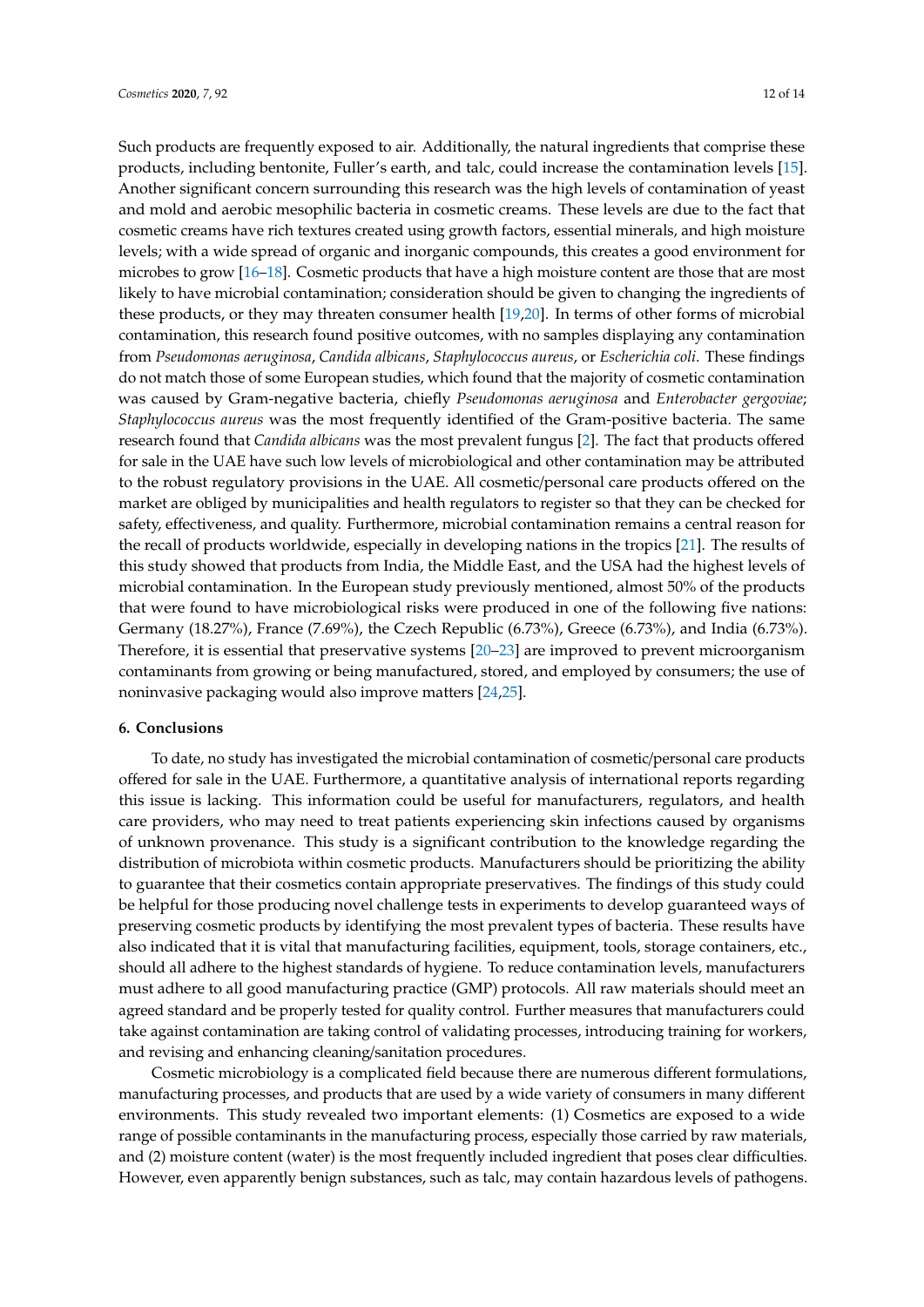The manufacturers of cosmetic/personal care products must formulate and put into practice rigorous protocols for quality control and assurance, and these should be monitored by government regulation. Both the quality and safety of cosmetic/personal care products must be more strictly regulated concerning reporting mechanisms for issues of concern, research, education, regulatory procedures, and GMP.

**Author Contributions:** Conceptualization, A.A.J. and S.S.A.-H.; methodology, M.S.; software, A.A.J.; validation, S.H.Z. and M.S.; formal analysis, A.A.J.; investigation, S.S.A.-H.; resources, S.H.Z.; data curation, A.A.J.; writing—original draft preparation, S.S.A.-H.; writing—review and editing, M.S.; visualization, A.A.J.; supervision, S.H.Z. All authors have read and agreed to the published version of the manuscript.

**Funding:** This research received no external funding.

**Conflicts of Interest:** The authors declare no conflict of interest.

## **References**

- 1. European Parliament, Council of the European Union. *Regulation (EC) No 1223*/*2009 of the European Parliament and of the Council of 30 November 2009 on Cosmetic Products*; European Parliament, Council of the European Union: Brussels, Belgium, 2009.
- 2. Michalek, I.M.; John, S.M.; Caetano dos Santos, F.L. Microbiological contamination of cosmetic products–observations from Europe, 2005–2018. *J. Eur. Acad. Dermatol. Venereol.* **2019**, *33*, 2151–2157. [CrossRef] [PubMed]
- 3. Kligman, A.M. Cosmeceuticals as a third category. *Cosmet. Toilet* **1998**, *113*, 33–41.
- 4. Vermeer, B.J.; Gilchrest, B.A. Cosmeceuticals: A proposal for rational definition, evaluation and regulation. *Arch. Dermatol.* **1996**, *132*, 337–340. [CrossRef] [PubMed]
- 5. Behravan, J.; Bazzaz, F.; Malaekeh, P. Survey of bacteriological contamination of cosmetic creams in Iran (2000). *Int. J. Dermatol.* **2005**, *44*, 482–485. [CrossRef] [PubMed]
- 6. Becks, V.E.; Lorenzoni, N.M. *Pseudomonas aeruginosa* outbreak in a neonatal intensive care unit: A possible link to contaminated hand lotion. *Am. J. Infect. Control* **1995**, *23*, 396–398. [CrossRef] [PubMed]
- 7. The Scientific Committee on Consumers Safety, Directorate-General for Health and Consumer Protection of the European Commission. *The SSCS's Notes of Guidance for the Testing of Cosmetic Ingredients and Their Safety Evaluation*, 10th ed.; European Comission: Brussels, Belgium, 2018.
- 8. Anelich, L.E.; Korsten, L. Survey of micro-organisms associated with spoilage of cosmetic creams manufactured in South Africa. *Int. J. Cosmet. Sci.* **1996**, *18*, 25–40. [CrossRef] [PubMed]
- 9. Dadashi, L.; Dehghanzadeh, R. Investigating incidence of bacterial and fungal contamination in shared cosmetic kits available in the women beauty salons. *Health Promot. Perspect.* **2016**, *6*, 159–163. [CrossRef] [PubMed]
- 10. Lundov, M.D.; Zacharian, C. Recall of microbiologically contaminated cosmetics is Eu from 2005 to May 2008. *Int. J. Cosmet. Sci.* **2008**, *30*, 471–474. [CrossRef] [PubMed]
- 11. Scientific Committee on Consumer Products. The SCCP's Notes of Guidance for the Testing of Cosmetic Ingredients and Their Safety Evaluation. 2006. Available online: http://ec.europa.eu/health/scientific\_ committees/consumer\_safety/docs/sccs\_s\_006.pdf (accessed on 13 June 2020).
- 12. Nasser, L.A. Fungal profiles isolated from open and used cosmetic products collected from different localities in Saudi Arabia. *Saudi J. Biol. Sci.* **2008**, *15*, 121–128.
- 13. Flores, M.; Morillo, M.; Crespo, M.L. Deterioration of raw materials and cosmetic products by preservative resistant microorganisms. *Int. Biodeterior. Biodegrad.* **1997**, *40*, 157–160. [CrossRef]
- 14. Abaas, I.S.; Mohammed, H.R.; Majeed, A.H. The microbial contamination study of some herbal cosmatics products used in traditional medicine in Iraq. *Karbala J. Pharm. Sci.* **2013**, *6*, 132–140.
- 15. Kulkarni, S.B.; Bajpai, N.D.; Meghre, V.S. Evaluation of dome marketed facepacks and cakes for microbial load. *Asian J. Microbiol. Biotechnol. Environ. Sci.* **2011**, *13*, 213–216.
- 16. Kabara, J.J.; Orth, D.S. (Eds.) Preservative-free and self-preserving cosmetics and drugs. In *Principles for Product Preservation*; Marcel Dekker: New York, NY, USA, 1997; Volume 31, pp. 1–14.
- 17. Wedderburn, D.L. Preservation of emulsions against microbial attack. In *Advances in Pharmaceutical Sciences*; Bean, A.H., Beckett, J.E., Carless, H.S., Eds.; Academic Press: London, UK, 1964; Volume 1, pp. 195–268.